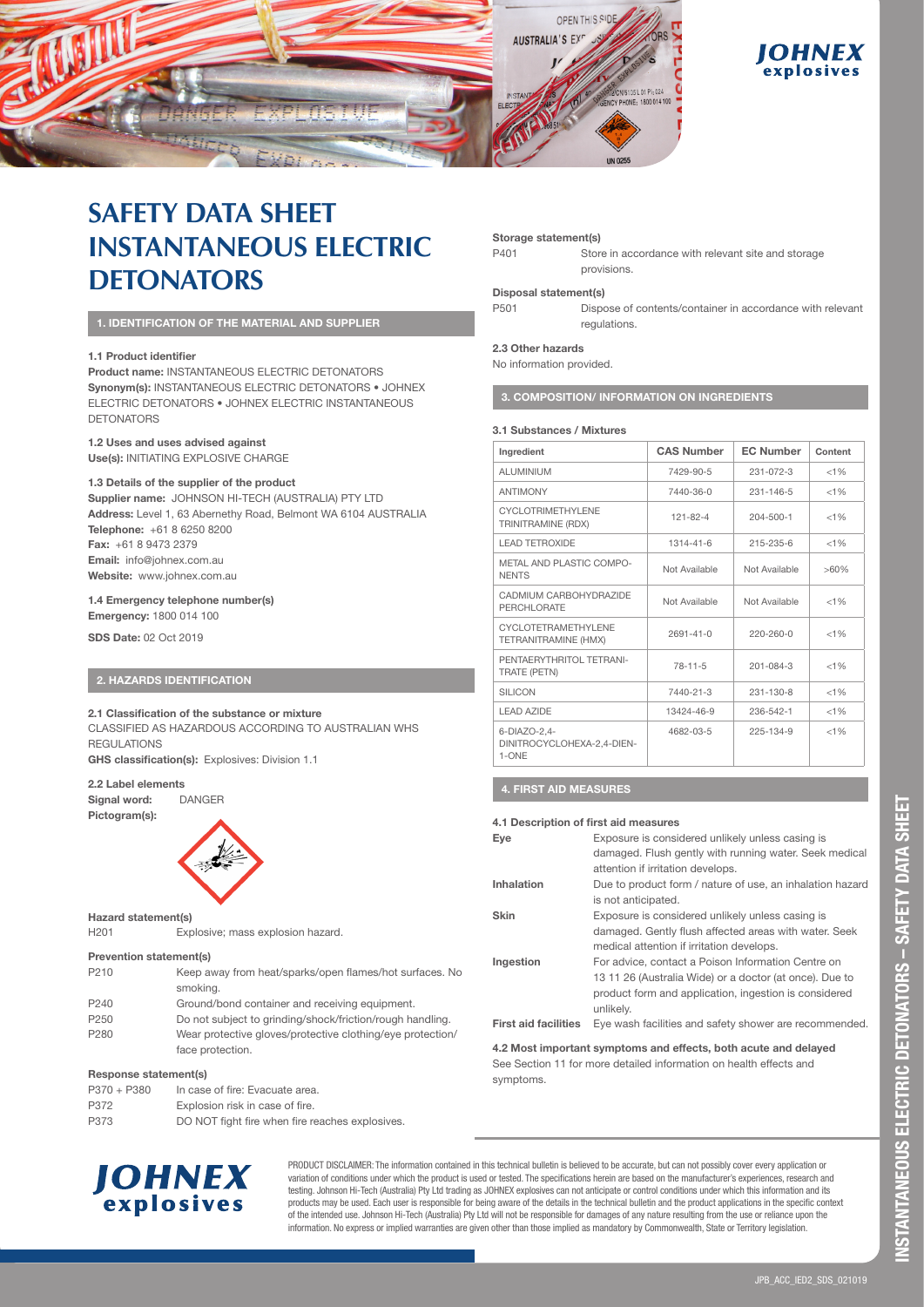# **4.3 Immediate medical attention and special treatment needed**  Treat symptomatically.

# **5. FIRE FIGHTING MEASURES**

### **5.1 Extinguishing media**

Water fog. DO NOT attempt to extinguish fire if other explosives are present. **EVACUATE AREA** 

### **5.2 Special hazards arising from the substance or mixture**

EXPLOSIVE. Will explode under specific conditions. May evolve toxic gases (carbon/ nitrogen oxides, hydrocarbons) when heated to decomposition. Eliminate all ignition sources including cigarettes, open flames, spark producing switches/tools, heaters, naked lights, pilot lights, etc when handling. CAUTION: Will explode if exposed to heat or with heavy impact.

### **5.3 Advice for firefighters**

Evacuate area and contact emergency services. Exposure to heat may result in detonation, however effects are expected to be limited to the package. Toxic gases may be evolved in a fire situation. Remain upwind and notify those downwind of hazard. Wear full protective equipment including Self Contained Breathing Apparatus (SCBA) when combating fire. Do not attempt to fight fire if other explosives are present. Use waterfog to cool unexploded cartridges.

#### **5.4 Hazchem code**

E Evacuation of people in and around the immediate vicinity of the incident should be considered.

# **6. ACCIDENTAL RELEASE MEASURES**

### **6.1 Personal precautions, protective equipment and emergency procedures**

Clear area of all unprotected personnel. Contact emergency services where appropriate. CAUTION: Heating, impact or static charge may cause explosion.

#### **6.2 Environmental precautions**

Prevent product from entering drains and waterways.

### **6.3 Methods of cleaning up**

If cartridges are spilt or containers damaged, contain spillage, then collect and place in suitable containers for disposal. Eliminate all sources of ignition.

#### **6.4 Reference to other sections**

See Sections 8 and 13 for exposure controls and disposal.

# **7. HANDLING AND STORAGE**

### **7.1 Precautions for safe handling**

Before use carefully read the product label. Use of safe work practices are recommended to avoid eye or skin contact and inhalation. Observe good personal hygiene, including washing hands before eating. Prohibit eating, drinking and smoking in contaminated areas.

### **7.2 Conditions for safe storage, including any incompatibilities**

Store in a clean, dry magazine licensed for detonators. Detonators should not be stored with explosives. Store removed from incompatible materials and heat or ignition sources. Ensure the magazine is adequately placarded. Large storage areas should have appropriate ventilation and fire protection systems.

### **7.3 Specific end use(s)**

No information provided.

# **8. EXPOSURE CONTROLS / PERSONAL PROTECTION**

# **8.1 Control parameters**

Exposure standards

| Ingredient                   | Reference  | <b>TWA</b>     |                   | <b>STEL</b> |                   |
|------------------------------|------------|----------------|-------------------|-------------|-------------------|
|                              |            | ppm            | mg/m <sup>3</sup> | ppm         | mg/m <sup>3</sup> |
| Aluminium (metal dust)       | ASCC (AUS) | $\overline{a}$ | 10                | $- -$       | --                |
| Antimony & compounds (as Sb) | ASCC (AUS) | $\overline{a}$ | 0.5               | $- -$       | --                |
| Cyclonite                    | ASCC (AUS) | $-$            | 1.5               | $-$         | --                |
| Silicon                      | ASCC (AUS) | --             | 10                | $-$         | --                |

### **Biological limits**

No biological limit values have been entered for this product.

### **8.2 Exposure controls**

**Engineering controls** Avoid inhalation. Use in well ventilated areas. When testing detonators, explosion proof mechanical extraction ventilation may be required in poorly ventilated areas. Maintain dust / vapour levels below the recommended exposure standard.

#### **PPE**

| Eye / Face  | Wear safety glasses.                         |
|-------------|----------------------------------------------|
| Hands       | Wear PVC or rubber gloves.                   |
| <b>Body</b> | Wear coveralls.                              |
| Respiratory | Not required under normal conditions of use. |



# **9. PHYSICAL AND CHEMICAL PROPERTIES**

### **9.1 Information on basic physical and chemical properties**

**Appearance** ALUMINIUM DETONATOR SHELL WITH GREY AND RED OR WHITE AND RED PLASTIC WIRES **Odour** ODOURLESS Flammability EXPLOSIVE **Flash point** NOT AVAILABLE **Boiling point MOT AVAILABLE Melting point MOT AVAILABLE Evaporation rate MOT AVAILABLE pH** NOT AVAILABLE **Vapour density NOT AVAILABLE Specific gravity NOT AVAILABLE Solubility (water)** INSOLUBLE **Vapour pressure MOT AVAILABLE Upper explosion limit WATER NOT AVAILABLE Lower explosion limit** NOT AVAILABLE **Partition coefficient MOT AVAILABLE Autoignition temperature** NOT AVAILABLE **Decomposition temperature** > 65°C **Viscosity** NOT AVAILABLE **Explosive properties** EXPLOSIVE; mass explosion hazard **Oxidising properties MOT AVAILABLE Odour threshold NOT AVAILABLE** 

**% Volatiles** 0 %



PRODUCT DISCLAIMER: The information contained in this technical bulletin is believed to be accurate, but can not possibly cover every application or variation of conditions under which the product is used or tested. The specifications herein are based on the manufacturer's experiences, research and testing. Johnson Hi-Tech (Australia) Pty Ltd trading as JOHNEX explosives can not anticipate or control conditions under which this information and its products may be used. Each user is responsible for being aware of the details in the technical bulletin and the product applications in the specific context of the intended use. Johnson Hi-Tech (Australia) Pty Ltd will not be responsible for damages of any nature resulting from the use or reliance upon the information. No express or implied warranties are given other than those implied as mandatory by Commonwealth, State or Territory legislation.

**9.2 Other information**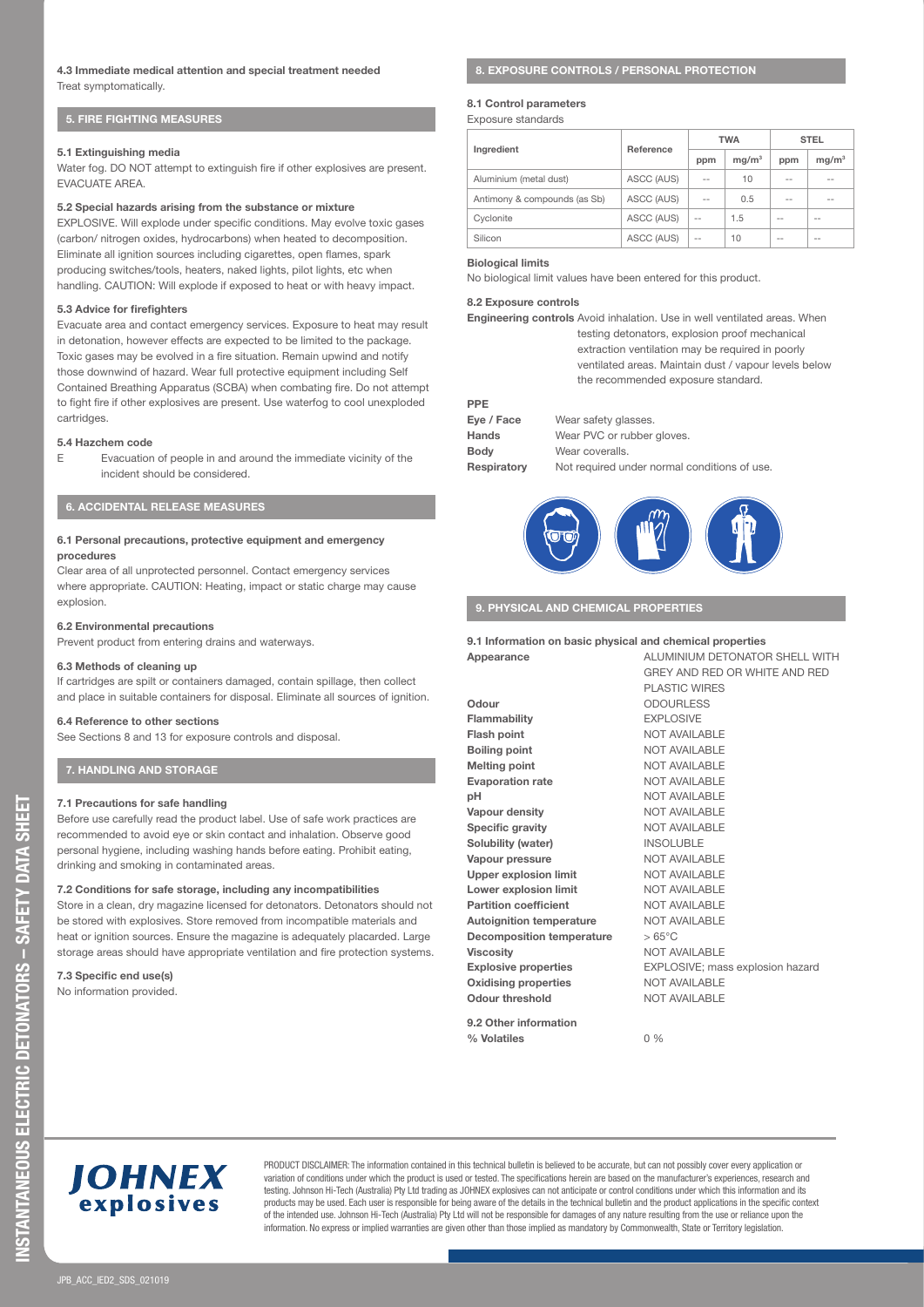### **10.1 Reactivity**

Carefully review all information provided in sections 10.2 to 10.6.

# **10.2 Chemical stability**

Potential for exothermic hazard.

# **10.3 Possibility of hazardous reactions**

Polymerization will not occur.

### **10.4 Conditions to avoid**

Avoid shock, friction, heavy impact, heat, sparks, open flames and other ignition sources.

### **10.5 Incompatible materials**

May detonate if heated strongly or exposed to severe shock. Due to enclosed form, reaction with other materials is unlikely, however avoid contact with acids (e.g. nitric acid), metal powders, combustibles and oxidisers. Incompatible with alkalis (e.g. sodium hydroxide).

# **10.6 Hazardous decomposition products**

May evolve toxic gases (carbon/nitrogen oxides, hydrocarbons) when heated to decomposition.

# **11. TOXICOLOGICAL INFORMATION**

### **11.1 Information on toxicological effects Acute toxicity**

**Information available for the product:** Due to the product encapsulation, acute toxicity associated with the contents is not anticipated with normal use. Use safe work practices to avoid dust/fume inhalation after detonation. WARNING: May explode with shock, heat, friction or static charge. Serious damage may result from explosive fragments.

# **Information available for the ingredient(s):**

| Ingredient                                     | Oral Toxicity<br>(LD50) | Dermal<br><b>Toxicity</b><br>(LD50) | Inhalation<br><b>Toxicity</b><br>(LC50) |
|------------------------------------------------|-------------------------|-------------------------------------|-----------------------------------------|
| <b>CYCLOTRIMETHYLENE</b><br>TRINITRAMINE (RDX) | 59 mg/kg<br>(mouse)     | -                                   | -                                       |

| Skin                     | Contact with contents/fumes may result in        |
|--------------------------|--------------------------------------------------|
|                          | irritation, redness, pain, rash and dermatitis.  |
|                          | Due to product form (enclosed), the potential    |
|                          |                                                  |
|                          | for exposure to contents is not anticipated.     |
|                          | Serious damage may result from explosive         |
|                          | fragments.                                       |
| Eye                      | Contact with contents/fumes may cause            |
|                          | discomfort, lacrimation and redness, Due         |
|                          | to product form (enclosed), the potential for    |
|                          | exposure to contents is not anticipated. Serious |
|                          | damage may result from explosive fragments.      |
| Sensitisation            | Not classified as causing skin or respiratory    |
|                          | sensitisation                                    |
| Mutagenicity             | Not classified as a mutagen.                     |
| Carcinogenicity          | Not classified as a carcinogen.                  |
| Reproductive             | Not classified as a reproductive toxin.          |
| STOT - single exposure   | Not classified as causing organ damage from      |
|                          | single exposure. However, serious damage may     |
|                          | result from explosive fragments.                 |
| STOT - repeated exposure | Not classified as causing organ damage from      |
|                          | repeated exposure.                               |
| Aspiration               | This product does not present an aspiration      |
|                          | hazard.                                          |

# **12. ECOLOGICAL INFORMATION**

# **12.1 Toxicity**

No information provided.

**12.2 Persistence and degradability**  No information provided.

**12.3 Bioaccumulative potential**  No information provided.

**12.4 Mobility in soil**  No information provided.

### **12.5 Other adverse effects**

No information provided.

# **13. DISPOSAL CONSIDERATIONS**

### **13.1 Waste treatment methods**

**Waste disposal** Waste must be disposed of in accordance with AS2187.2 as well as state regulatory and environmental legislation. Small quantities of damaged or deteriorated material may be destroyed by inclusion in a blast hole containing good explosives (by licensed personnel). Detonators should not be inserted into defective explosives. For large quantities, contact the manufacturer/supplier for additional information.

Legislation **Dispose of in accordance with relevant local legislation.** 

# **14. TRANSPORT INFORMATION**

CLASSIFIED AS A DANGEROUS GOOD BY THE CRITERIA OF THE ADG CODE



|                                       | LAND<br><b>TRANSPORT</b><br>(ADG)              | <b>SEA</b><br><b>TRANSPORT</b><br>(IMDG / IMO) | <b>AIR</b><br><b>TRANSPORT</b><br>(IATA / ICAO)                                                                                                                                                             |
|---------------------------------------|------------------------------------------------|------------------------------------------------|-------------------------------------------------------------------------------------------------------------------------------------------------------------------------------------------------------------|
| 14.1 UN<br>Number                     | 0030, 0255                                     | 0030, 0255                                     | PROH                                                                                                                                                                                                        |
| 14.2 Proper<br>Shipping<br>Name       | DETONATORS,<br><b>ELECTRIC</b> for<br>blasting | DETONATORS,<br><b>ELECTRIC</b> for<br>blasting | Air transport<br><b>PROHIBITED</b><br>under the<br>International<br>Air Transport<br>Association<br>(IATA) Dangerous<br>Goods<br>Regulations for<br>transport by air<br>in passenger and<br>cargo aircraft. |
| 14.3 Transport<br><b>Hazard Class</b> | 1.1B, 1.4B                                     | 1.1B, 1.4B                                     | None Allocated                                                                                                                                                                                              |
| 14.4 Packing<br>Group                 | None Allocated                                 | None Allocated                                 | None Allocated                                                                                                                                                                                              |

**14.5 Environmental hazards** 

No information provided

**14.6 Special precautions for user Hazchem code** E **EMS** F-B, S-X



PRODUCT DISCLAIMER: The information contained in this technical bulletin is believed to be accurate, but can not possibly cover every application or variation of conditions under which the product is used or tested. The specifications herein are based on the manufacturer's experiences, research and testing. Johnson Hi-Tech (Australia) Pty Ltd trading as JOHNEX explosives can not anticipate or control conditions under which this information and its products may be used. Each user is responsible for being aware of the details in the technical bulletin and the product applications in the specific context of the intended use. Johnson Hi-Tech (Australia) Pty Ltd will not be responsible for damages of any nature resulting from the use or reliance upon the information. No express or implied warranties are given other than those implied as mandatory by Commonwealth, State or Territory legislation.